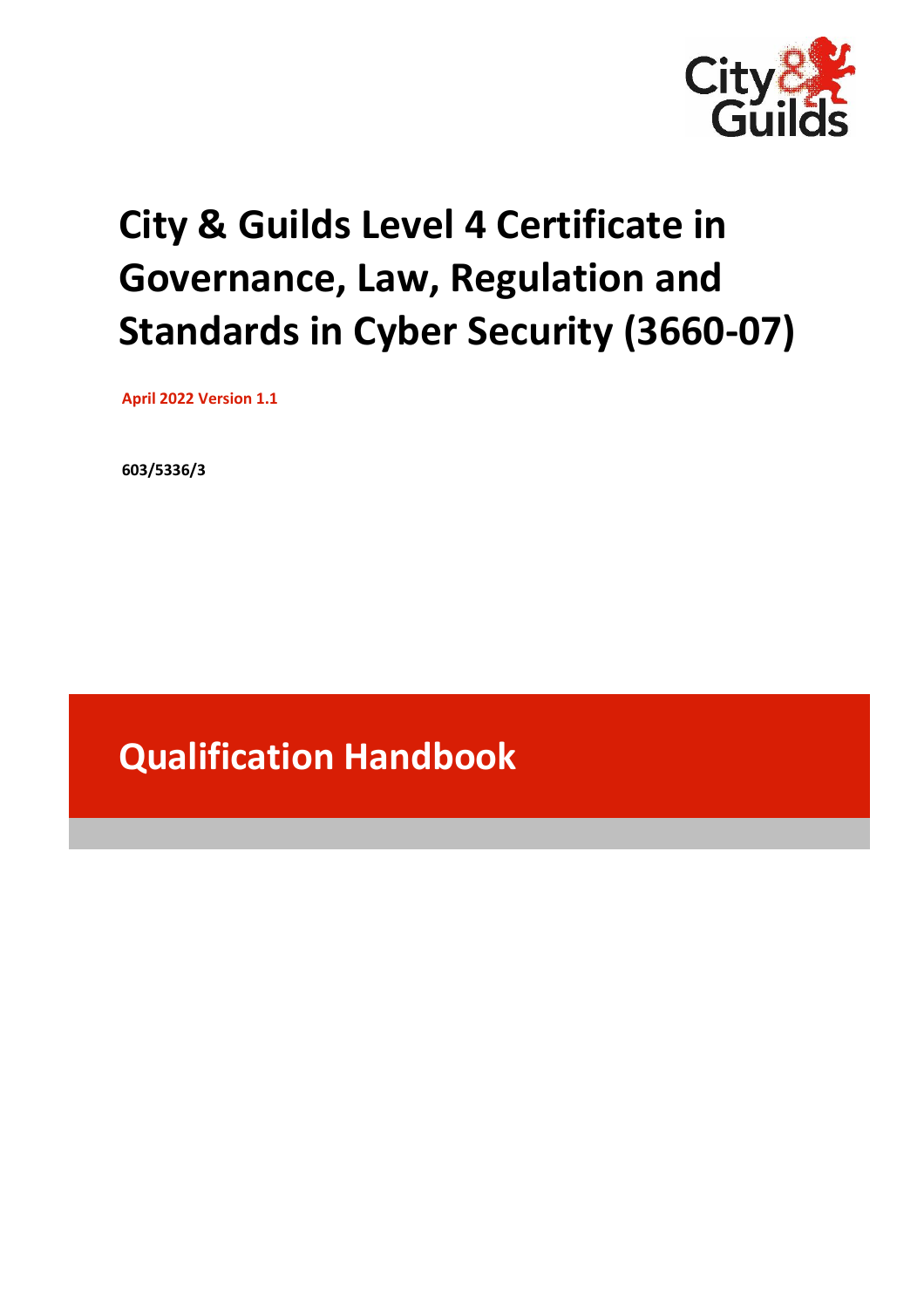## **Qualification at a glance**

| Subject area                          | <b>IT Professional</b>                                                                                                |
|---------------------------------------|-----------------------------------------------------------------------------------------------------------------------|
| <b>City &amp; Guilds number</b>       | 3660                                                                                                                  |
| Age group approved                    | $16+$                                                                                                                 |
| <b>Entry requirements</b>             | Centres must ensure that any pre-requisites stated in<br>this Handbook are met.                                       |
| <b>Assessment</b>                     | Online multiple choice test                                                                                           |
| <b>Qualification grade scale</b>      | Pass                                                                                                                  |
| <b>Approvals</b>                      | Approval application required.<br>Please see www.cityandguilds.com for details.                                       |
| <b>Registration and certification</b> | Registration and certification of this qualification is<br>through the Walled Garden, and is subject to end<br>dates. |

| Title and level                                                                                               | <b>GLH</b> | <b>TOT</b> | <b>City &amp; Guilds</b><br>qualification<br>number | <b>Ofqual accreditation</b><br>number |
|---------------------------------------------------------------------------------------------------------------|------------|------------|-----------------------------------------------------|---------------------------------------|
| City & Guilds Level 4 Certificate in<br>Governance, Law, Regulation and<br><b>Standards in Cyber Security</b> | 60         | 146        | 3660-07                                             | 603/5336/3                            |

| Version and date   | <b>Change detail</b>                       | <b>Section</b>               |
|--------------------|--------------------------------------------|------------------------------|
| 1.0 September 2019 | Document created                           |                              |
| 1.1 April 2022     | Added Ofqual accreditation number          | Qualification at a<br>glance |
|                    | Added City & Guilds to qualification title | Throughout                   |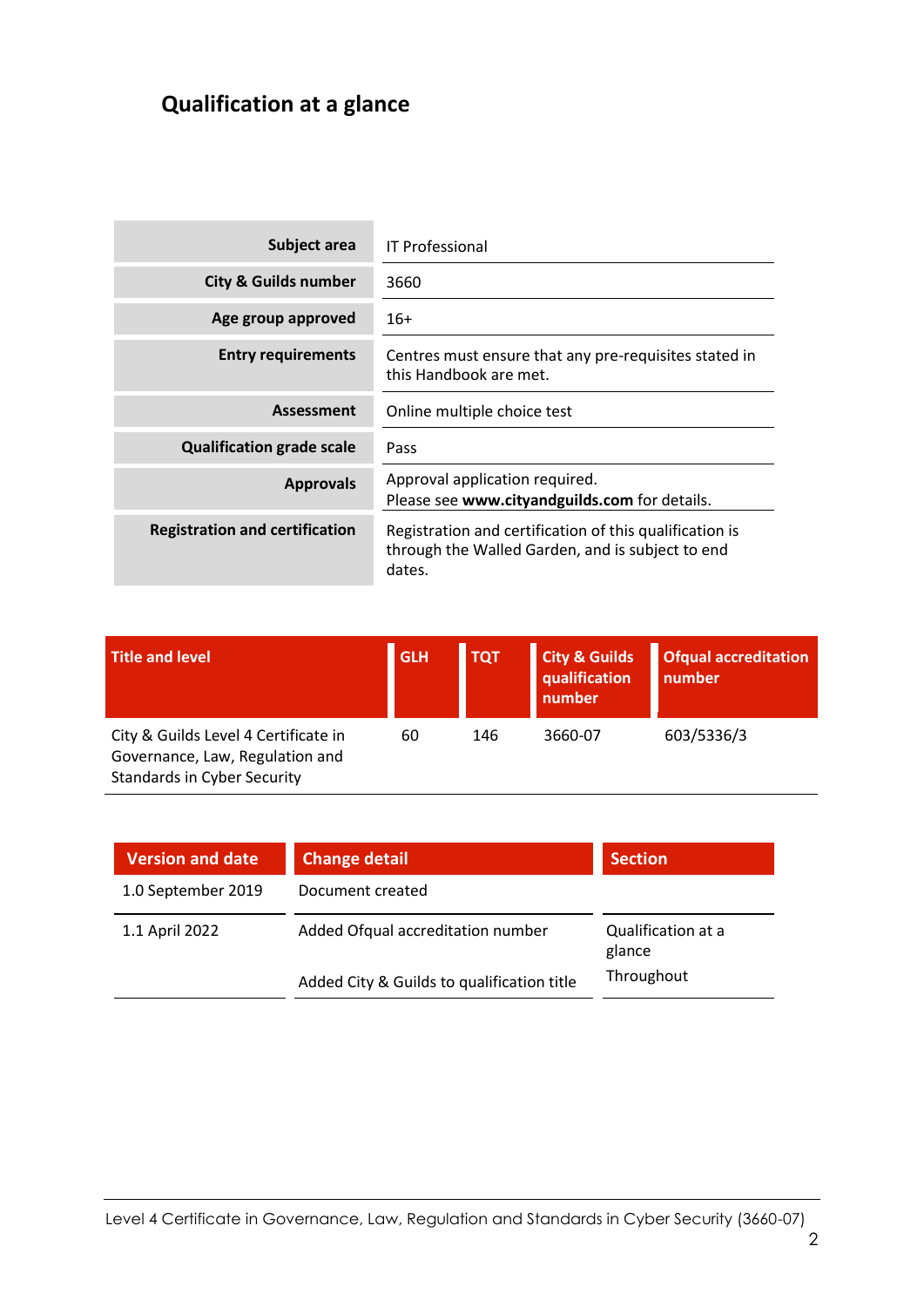## **Contents**

|   | <b>Qualification at a glance</b>                             |                         |
|---|--------------------------------------------------------------|-------------------------|
|   | <b>Contents</b>                                              | 3                       |
| 1 | Introduction                                                 | 4                       |
|   | Structure                                                    | 6                       |
|   | <b>Total Qualification Time</b>                              | 6                       |
| 2 | <b>Centre requirements</b>                                   | $\overline{\mathbf{z}}$ |
|   | Approval                                                     | 7                       |
|   | Resource requirements                                        | 7                       |
|   | Learner entry requirements                                   | 7                       |
|   | Age restrictions                                             | 7                       |
| 3 | Delivering the qualification                                 | 8                       |
|   | Initial assessment and induction                             | 8                       |
|   | Support materials                                            | 8                       |
| 4 | <b>Assessment</b>                                            | 9                       |
|   | Summary of assessment methods                                | 9                       |
|   | Assessment strategy                                          | 9                       |
| 5 | Administration                                               | 11                      |
|   | Quality assurance                                            | 11                      |
|   | Access arrangements and special consideration                | 11                      |
|   | Other issues                                                 | 12                      |
| 6 | <b>Units</b>                                                 | 13                      |
|   | Availability of units                                        | 13                      |
|   | Structure of the units                                       | 13                      |
|   | Governance, Law, Regulation and Standards<br><b>Unit 407</b> | 14                      |
|   | <b>Supporting Information</b>                                | 18                      |
| 7 | Sources of general information                               | 20                      |
| 8 | <b>Useful contacts</b>                                       | 22                      |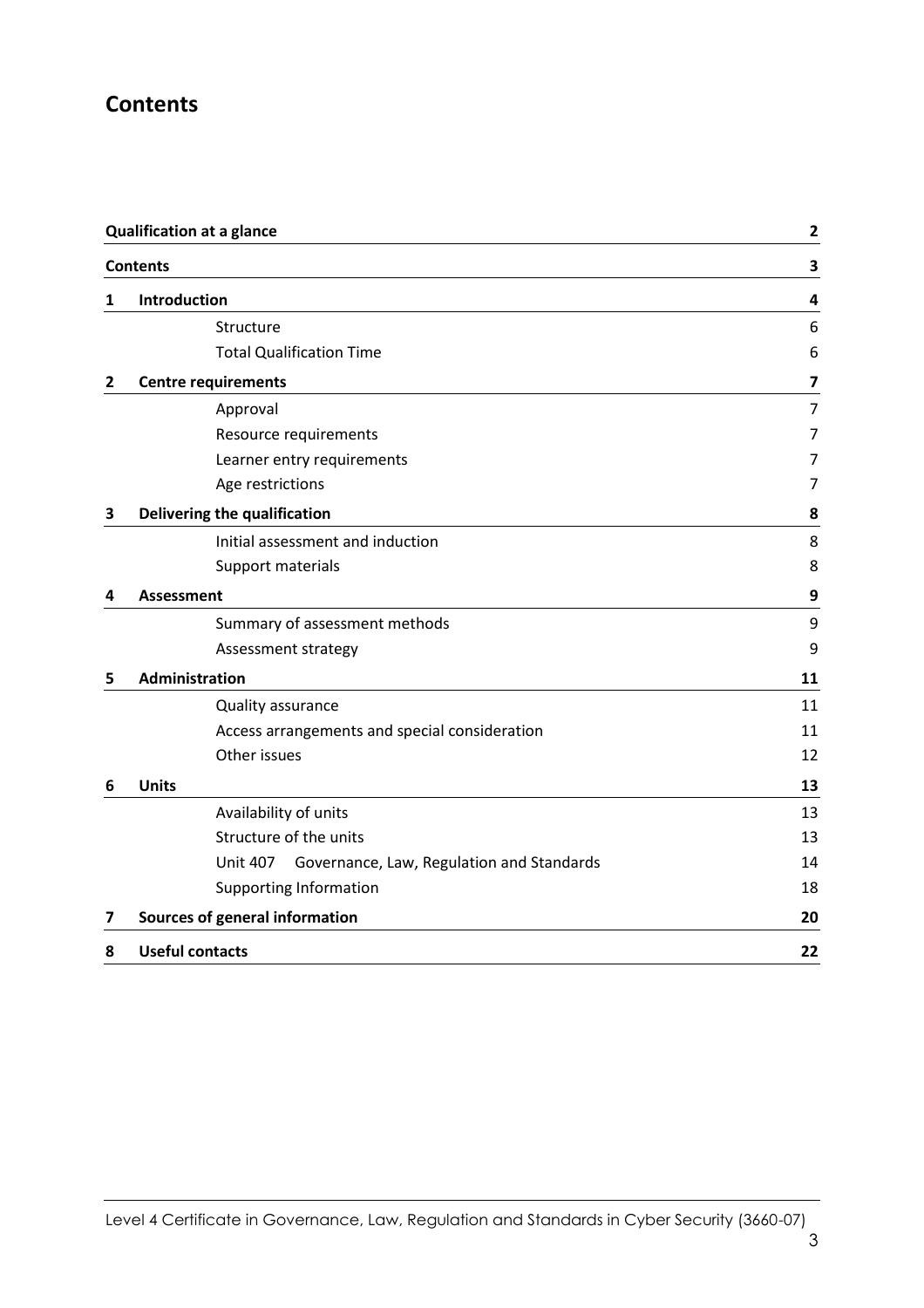## **1 Introduction**



This document tells you what you need to do to deliver the qualifications:

| <b>Area</b>                                      | <b>Description</b>                                                                                                                                                                                                                                                                                                                                                                                                                                                                                                       |
|--------------------------------------------------|--------------------------------------------------------------------------------------------------------------------------------------------------------------------------------------------------------------------------------------------------------------------------------------------------------------------------------------------------------------------------------------------------------------------------------------------------------------------------------------------------------------------------|
| Who is the qualification for?                    | This qualification is designed to support learners who are on the<br>Risk Analyst pathway of the City & Guilds Level 4 Cyber<br>Security Technologist apprenticeship, forming a mandatory<br>qualification in that pathway.                                                                                                                                                                                                                                                                                              |
| What does the qualification<br>cover?            | This qualification will provide the learner with an understanding<br>of the concepts and principles of cyber security governance and<br>its importance to an organisation.                                                                                                                                                                                                                                                                                                                                               |
|                                                  | They will explore cyber security management and the main roles<br>with responsibility for cyber security inside organisations - and<br>where accountability lies. It will provide the learner with an<br>understanding of the specialist cyber security practitioners who<br>are qualified to perform specific tasks in the world of cyber<br>security, the main certifications and qualifications to look for in<br>working with companies and individuals and the professional<br>bodies of which they may be members. |
|                                                  | This qualification will provide the learner with knowledge of<br>the main legal and regulatory instruments relevant to cyber<br>security and the international standards recognised in this area<br>- the legal 'framework' that underpins information security.                                                                                                                                                                                                                                                         |
| What opportunities for<br>progression are there? | On achieving this qualification the learner will have completed<br>a section of the knowledge element as part of their<br>apprenticeship journey on the Risk Analyst pathway:                                                                                                                                                                                                                                                                                                                                            |
|                                                  | <b>Risk Analyst pathway</b>                                                                                                                                                                                                                                                                                                                                                                                                                                                                                              |
|                                                  | Level 4 Certificate in Cyber Security Introduction (3660-<br>01)<br>Level 4 Award in Risk Assessment in Cyber Security (3660-<br>06)<br>Level 4 Certificate in Governance, Law, Regulation and<br>Standards in Cyber Security (3660-07)                                                                                                                                                                                                                                                                                  |
| Who did we develop the<br>qualification with?    | It was developed in collaboration with employers, sector<br>experts and training providers using the Apprenticeship<br>Standard and Occupational Brief as the baseline. These were<br>created by The Tech Partnership and their Employer Groups for<br>the specific areas. The qualification embodies the required                                                                                                                                                                                                       |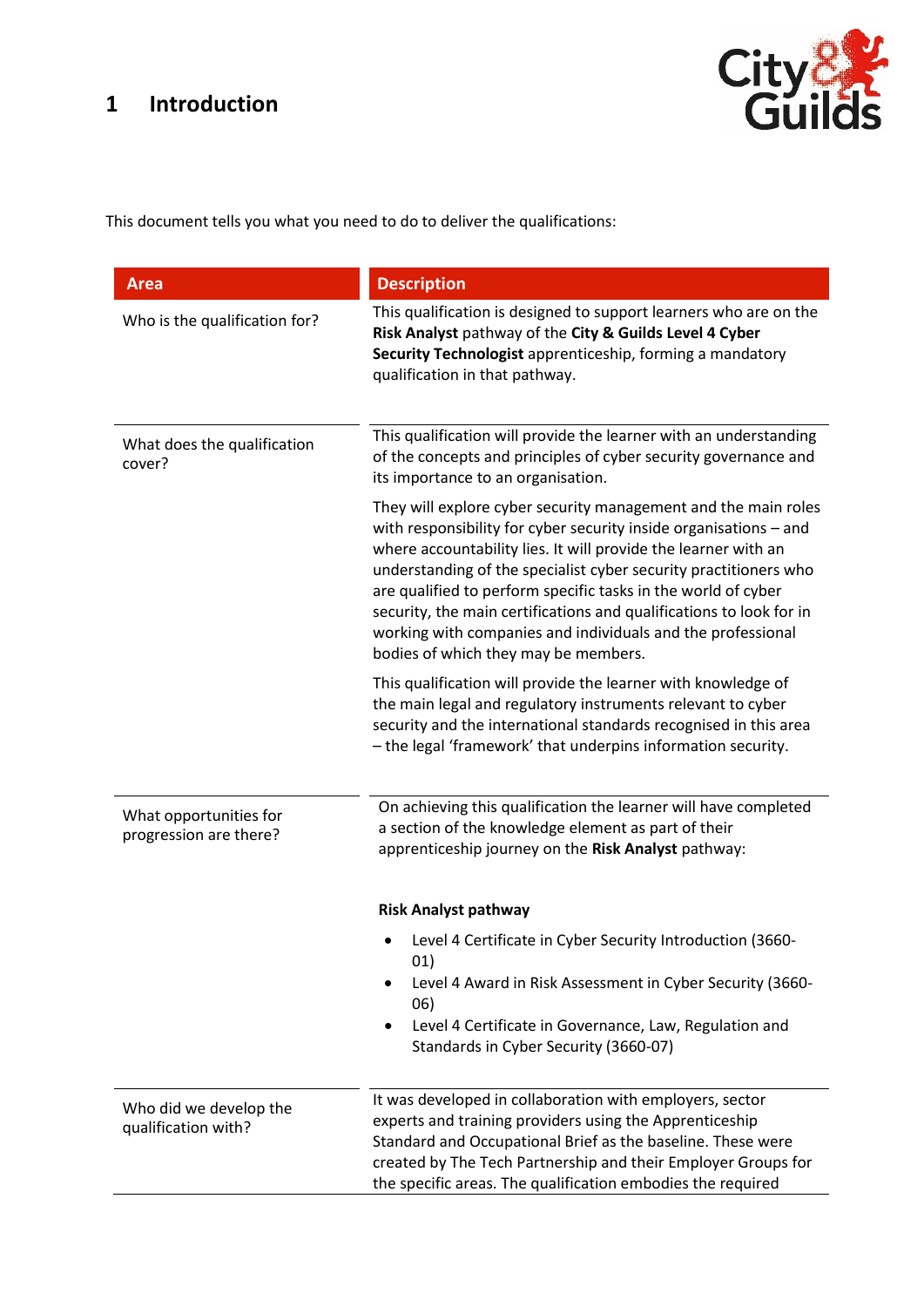|                                                             | learning for an apprentice to have the opportunity to<br>successfully gain the relevant knowledge for their chosen career<br>path in cyber security. |
|-------------------------------------------------------------|------------------------------------------------------------------------------------------------------------------------------------------------------|
| Is it part of an apprenticeship<br>framework or initiative? | Yes - Level 4 Cyber Security Technologist (9660-12/13)                                                                                               |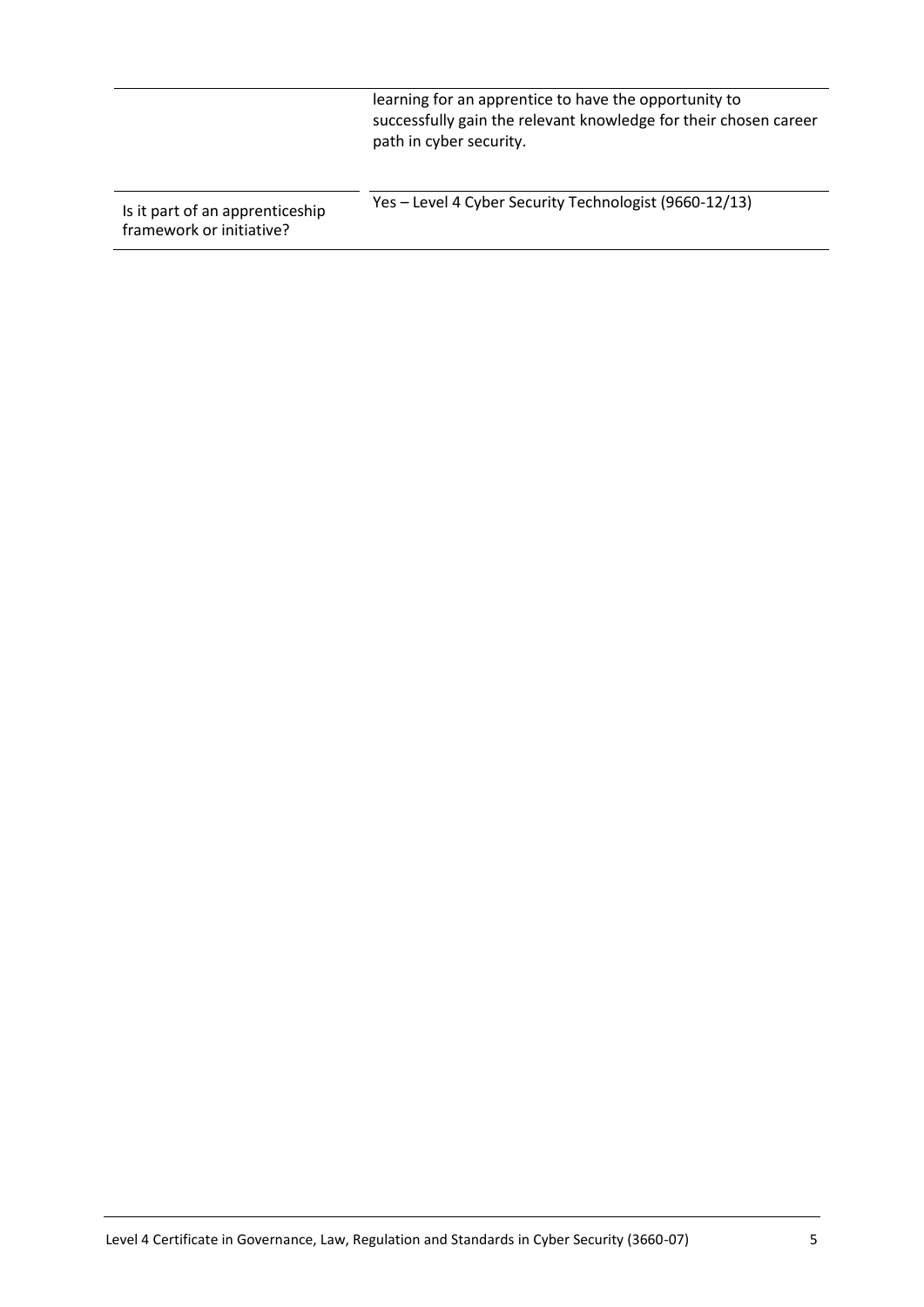## **Structure**

Learners must complete the single unit 407 to gain this qualification.

## **Total Qualification Time**

Total Qualification Time (TQT) is the number of notional hours which represents an estimate of the total amount of time that could reasonably be expected for a learner to achieve and demonstrate the achievement of the level of attainment necessary for the award of a qualification.

TQT is comprised of the following two elements:

- The number of hours which an awarding organisation has assigned to a qualification for Guided Learning, and
- An estimate of the number of hours a learner will reasonably be likely to spend in preparation, study or any other form of participation in education or training, including assessment, which takes place as directed by - but, unlike Guided Learning, not under the immediate guidance or supervision of - a lecturer, supervisor, tutor or other, appropriate provider of education or training

| <b>Title and level</b>                                                                                        | <b>GLH</b> | <b>TQT</b> |
|---------------------------------------------------------------------------------------------------------------|------------|------------|
| City & Guilds Level 4 Certificate in<br>Governance, Law, Regulation and<br><b>Standards in Cyber Security</b> | 60         | 146        |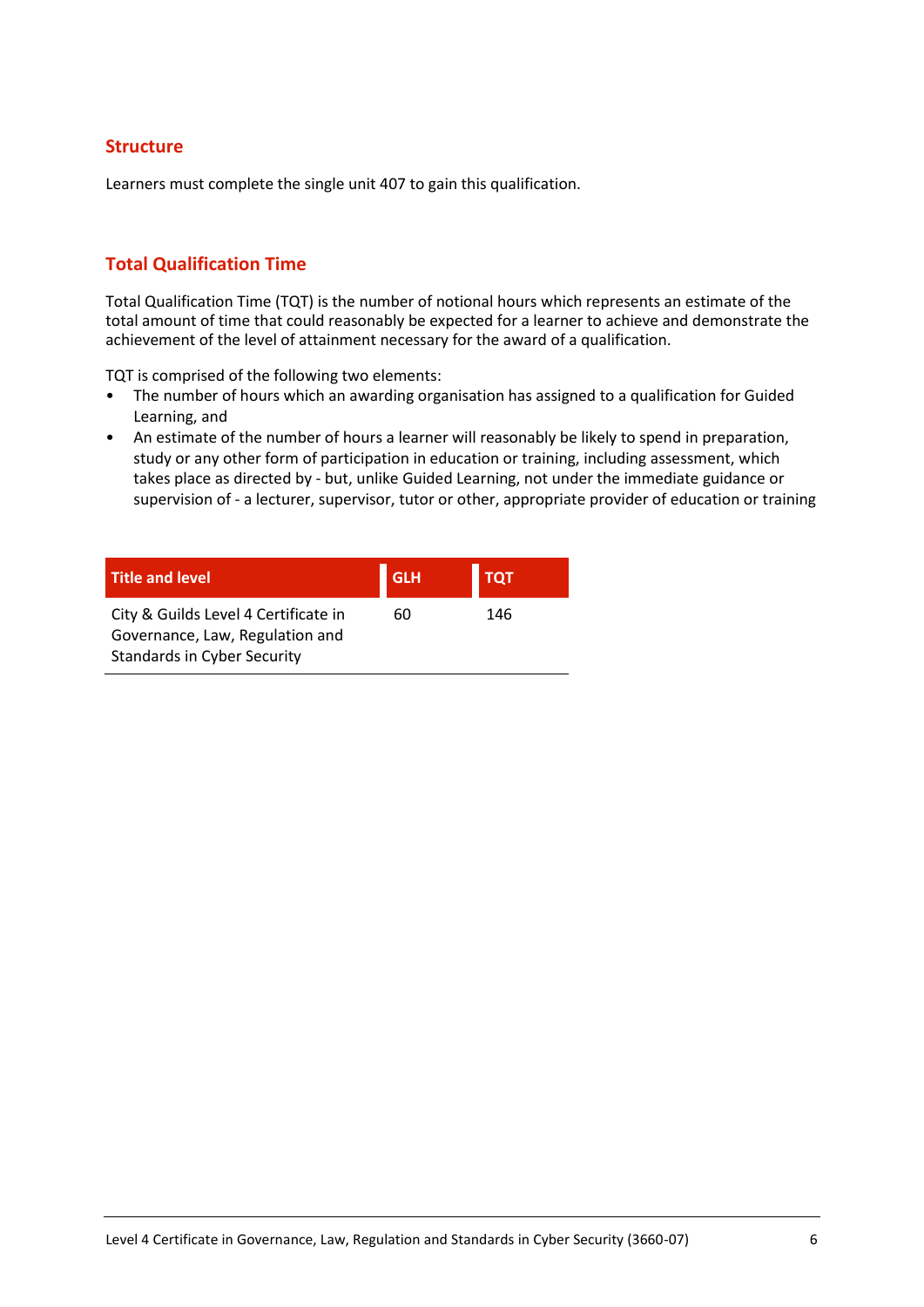## **2 Centre requirements**

## **Approval**

To offer this qualification, new centres will need to gain both centre and qualification approval. Please refer to the *City & Guilds Centre Manual* for further information.

Centre staff should familiarise themselves with the structure, content and assessment requirements of the qualification before designing a course programme.

## **Resource requirements**

#### Resources

Please see the individual unit information for any resources required.

## Centre staffing

Staff delivering this qualification must be able to demonstrate that they meet the following occupational expertise requirements. They should:

- be occupationally competent or technically knowledgeable in the area[s] for which they are delivering training and/or have experience of providing training. This knowledge must be to the same level as the training being delivered
- have recent relevant experience in the specific area they will be assessing
- have credible experience of providing training

Centre staff may undertake more than one role, e.g. tutor and assessor or internal verifier, but cannot internally verify their own assessments.

### **Learner entry requirements**

City & Guilds does not set entry requirements for this qualification. However, centres must ensure that candidates have the potential and opportunity to gain the qualification successfully and that they have the full engagement of the employer for the full programme.

## **Age restrictions**

City & Guilds cannot accept any registrations for candidates under 16 as these qualifications are not approved for under 16s.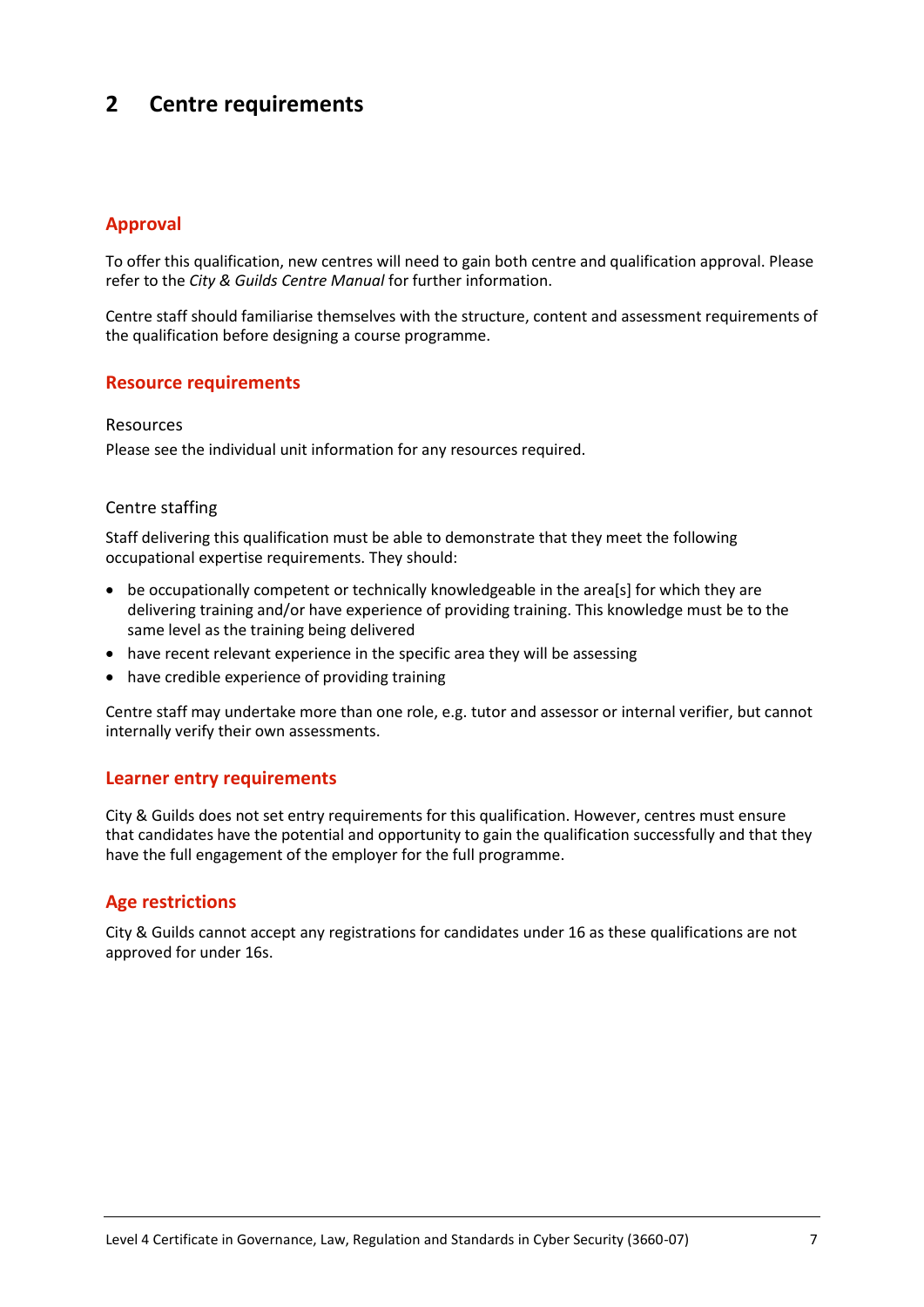## **3 Delivering the qualification**

## **Initial assessment and induction**

An initial assessment of each candidate should be made before the start of their programme to identify:

- if the learner has any specific training needs
- support and guidance they may need when working towards their qualifications
- any units they have already completed, or credit they have accumulated which is relevant to the qualifications
- the appropriate type and level of qualification

We recommend that centres provide an induction programme so the candidate fully understands the requirements of the qualification, their responsibilities as a candidate, and the responsibilities of the centre. This information can be recorded on a learning contract.

## **Support materials**

The following resources are available for this qualification:

• Practice exam available both paper-based and on-screen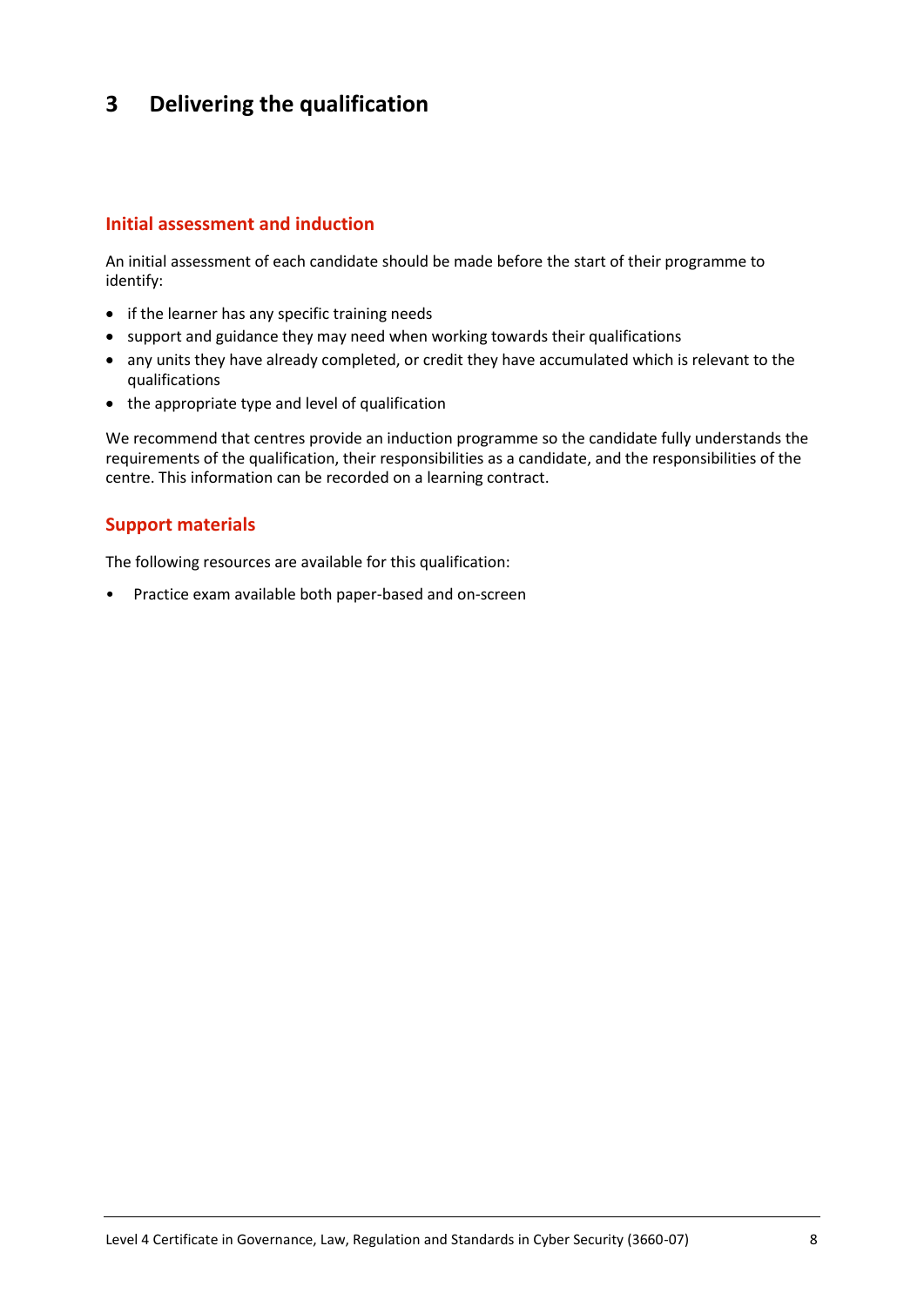## **4 Assessment**

## **Summary of assessment methods**

Candidates must:

• successfully complete one evolve test for the mandatory unit

Available assessments/assignments:

City & Guilds has written the following assessments to use with this qualification:

• Evolve tests

| <b>Assessment Types</b> |                                                                          |                                                             |                                         |
|-------------------------|--------------------------------------------------------------------------|-------------------------------------------------------------|-----------------------------------------|
| Unit                    | Title                                                                    | Assessment method                                           | Where to obtain assessment<br>materials |
| 407                     | Governance, Law,<br>Regulation and Standards in<br><b>Cyber Security</b> | Multiple choice<br>questions - online<br><b>Evolve Test</b> | Please see<br>www.cityandguilds.com     |

## **Assessment strategy**

Test specifications

The way the knowledge is covered by each test is laid out in the table below:

**Assessment type:** Multiple choice online test **Assessment conditions:** Invigilated examination conditions **Number of questions:** 20 **Duration:** 30 minutes **Pass mark: 14/20** (70%) **Grading:** Pass/Fail

Test: 407 **Governance**, Law, Regulation and Standards in Cyber Security

| <b>Learning Outcome</b>                   | <b>Topic</b>                                        | <b>Number of</b><br>questions | <b>Weighting</b> |
|-------------------------------------------|-----------------------------------------------------|-------------------------------|------------------|
| 1 Understand cyber<br>security governance | 1.1 The impact of poor cyber<br>security governance |                               |                  |
|                                           | 1.2 Components of cyber<br>security governance      |                               | 65%              |
|                                           | 1.3 Roles and responsibilities                      | 3                             |                  |
|                                           | 1.4 Policies                                        | 3                             |                  |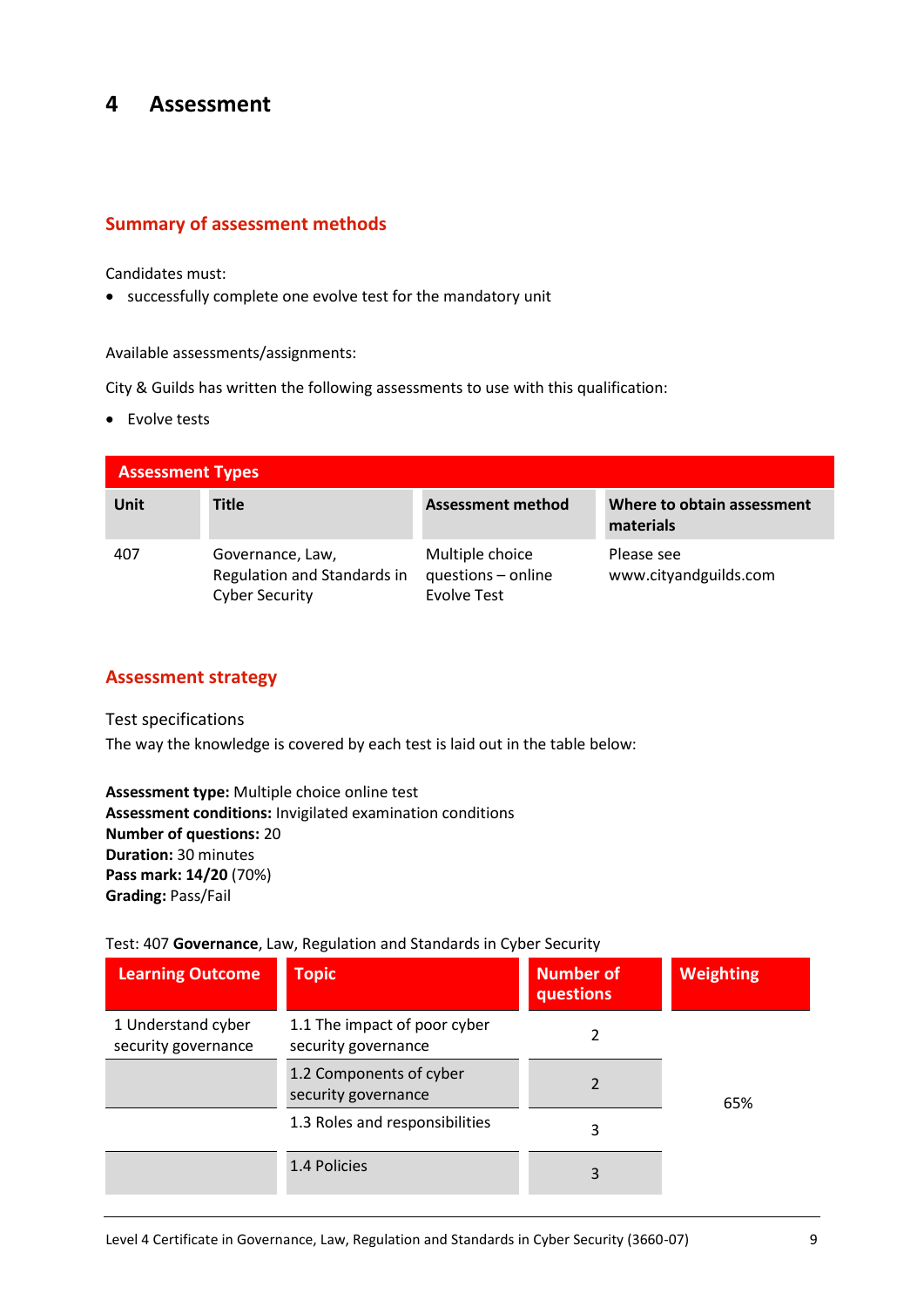|                                                                        | 1.5 Certifications | 3              |     |
|------------------------------------------------------------------------|--------------------|----------------|-----|
| 2 Understand the legal 2.1 Key features<br>and regulatory<br>framework |                    | $\overline{4}$ | 35% |
|                                                                        | 2.2 Standards      | 3              |     |
| <b>Total</b>                                                           |                    | 20             |     |

Recognition of prior learning (RPL)

Recognition of prior learning means using a person's previous experience or qualifications which have already been achieved to contribute to a new qualification.

RPL is not allowed for this qualification.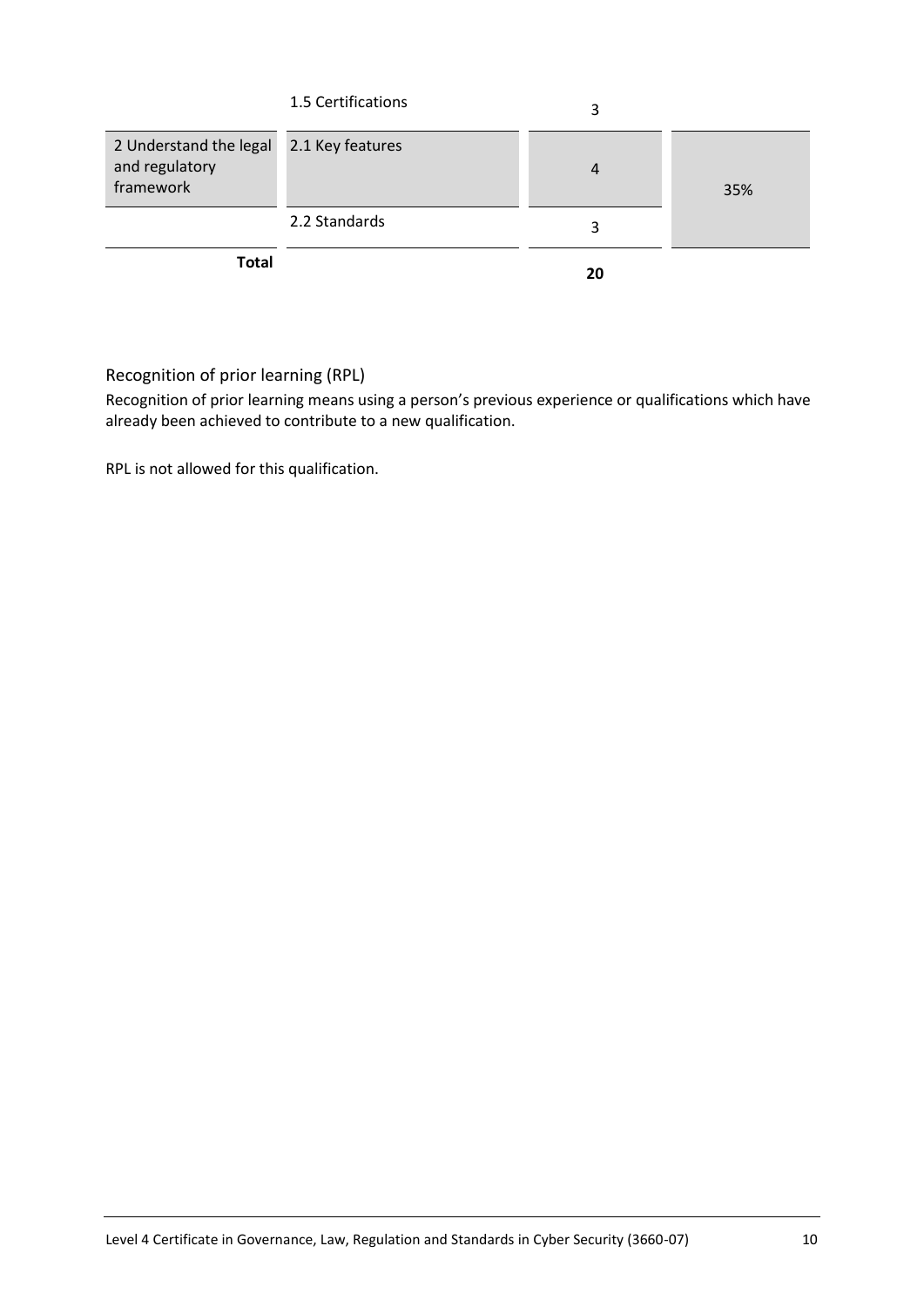## **5 Administration**

## **Quality assurance**

## **Internal quality assurance**

Registered centres must have effective quality assurance systems to ensure optimum delivery and assessment of qualifications. Quality assurance includes initial centre registration by City & Guilds and the centre's own internal procedures for monitoring quality. Centres are responsible for internal quality assurance and City & Guilds is responsible for external quality assurance.

Standards and rigorous quality assurance are maintained by the use of:

- internal quality assurance
- City & Guilds external moderation

In order to carry out the quality assurance role, Internal Quality Assurers must have appropriate teaching and vocational knowledge and expertise.

## **Access arrangements and special consideration**

We have taken note of the provisions of equalities legislation in developing and administering this specification.

We follow the guidelines in the Joint Council for Qualifications (JCQ) document: Regulations and Guidance Relating to Candidates who are Eligible for Adjustments in Examination GCSE, GCE, GNVQ, AEA, Entry Level, Basic Skills & Key Skills Access Arrangements and Special Consideration. This is published on the JCQ website[: http://www.jcq.org.uk/access\\_arrangements/](http://www.jcq.org.uk/access_arrangements/)

#### **Access arrangements**

We can make arrangements so that learners with disabilities, special educational needs and temporary injuries can access the assessment. These arrangements must be made before the examination. For example, we can produce a Braille paper for a learner with visual impairment.

## **Special consideration**

We can give special consideration to learners who have had a temporary illness, injury or indisposition at the time of the examination. Where we do this, it is given after the examination.

Applications for either access arrangements or special consideration should be submitted to City & Guilds by the Examinations Officer at the centre.

## **Language of examinations**

We will provide this specification in English only.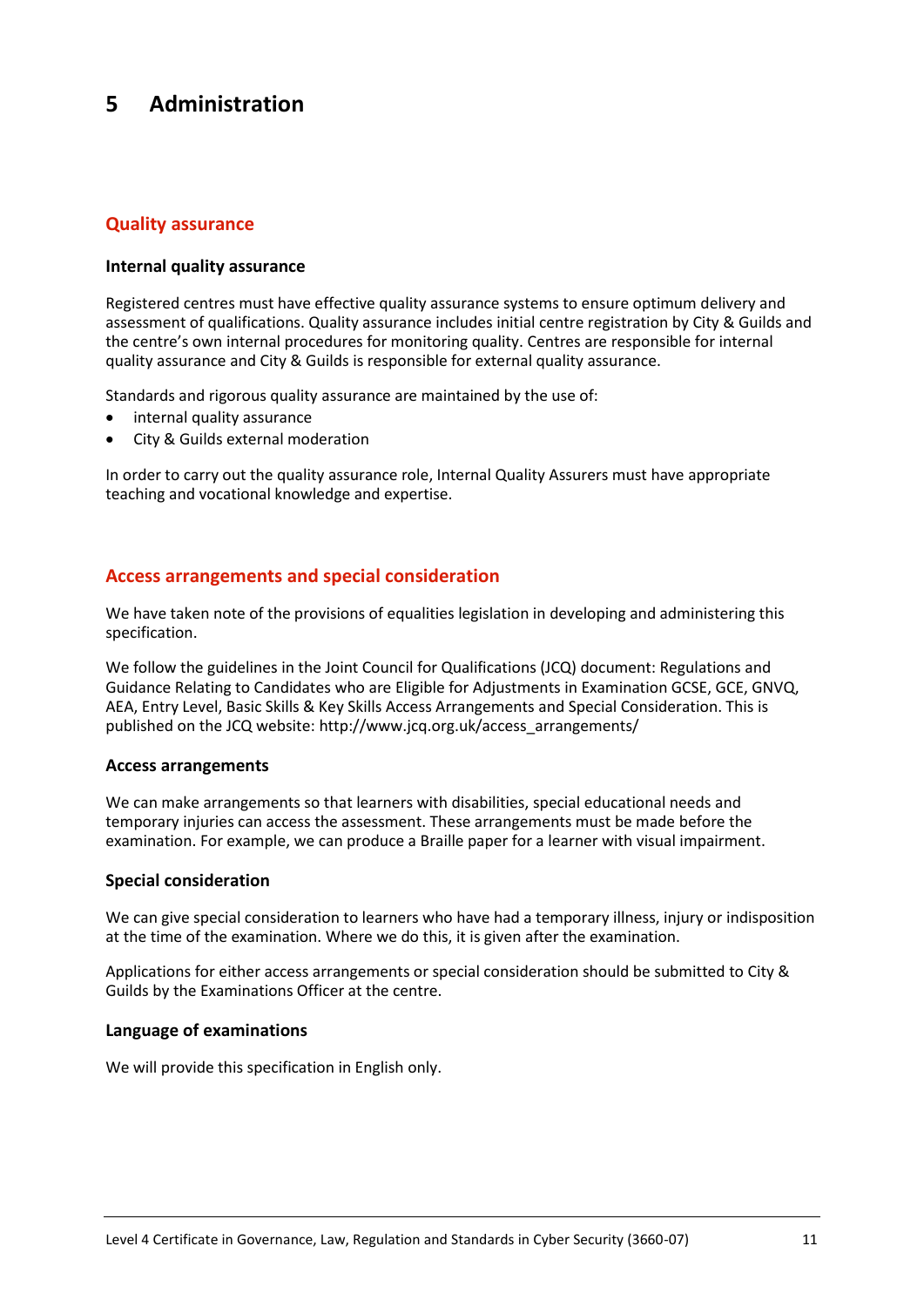## **Other issues**

### **European Dimension**

City & Guilds has taken account of the 1988 Resolution of the Council of the European Community in preparing this specification and associated specimen units.

## **Environmental Education**

City & Guilds has taken account of the 1988 Resolution of the Council of the European Community and the Report Environmental Responsibility: An Agenda for Further and Higher Education 1993 in preparing this specification and associated specimen units.

## **Avoidance of bias**

City & Guilds has taken great care in the preparation of this specification and specimen units to avoid bias of any kind.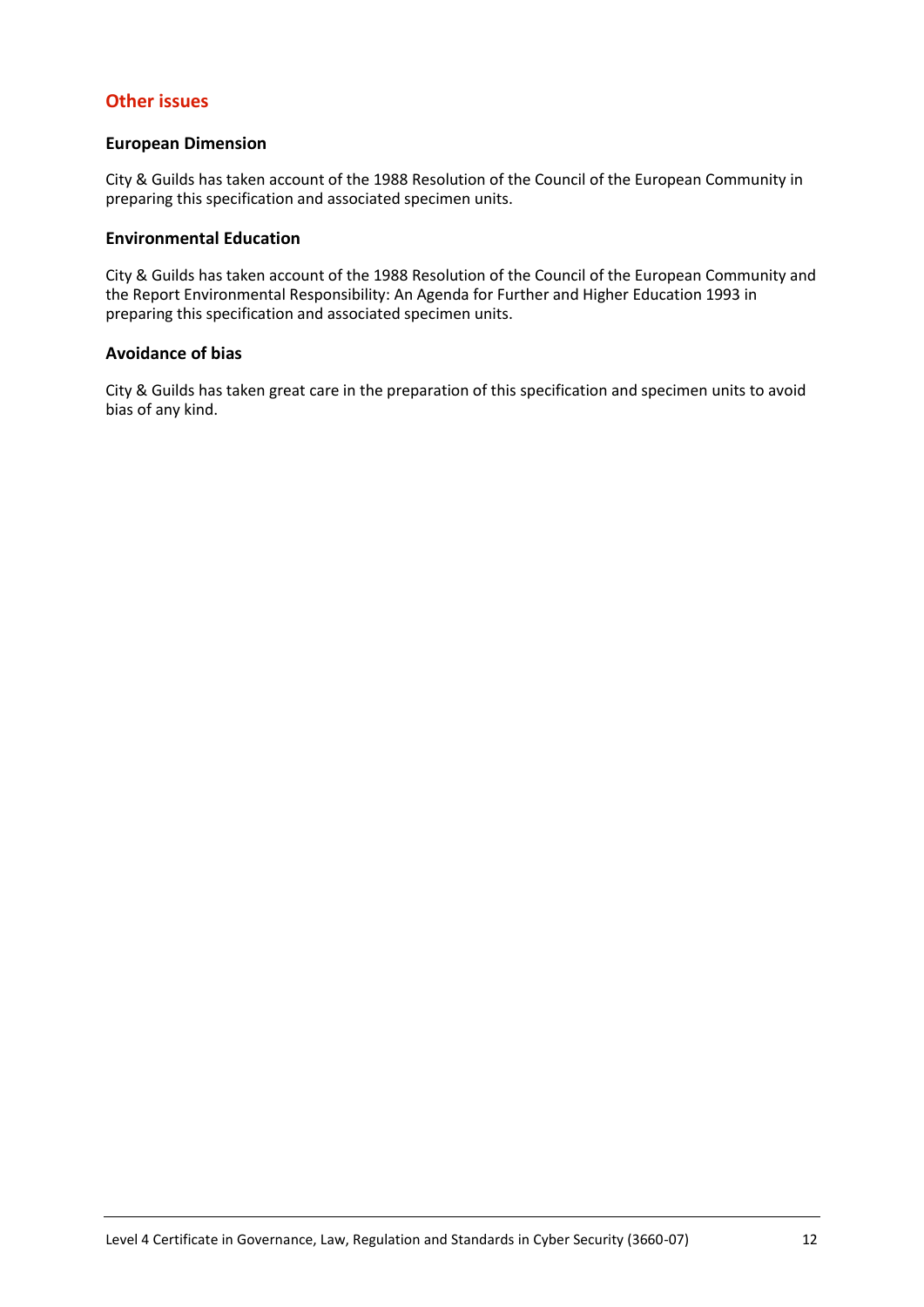## **6 Units**

## **Availability of units**

The unit information can be found in this document.

## **Structure of the units**

These units each have the following:

- City & Guilds reference number
- Title
- Level
- Guided learning hours (GLH)
- Learning outcomes

Centres must deliver the full breadth of the range. Specialist equipment or commodities may not be available to all centres, so centres should ensure that their delivery covers their use.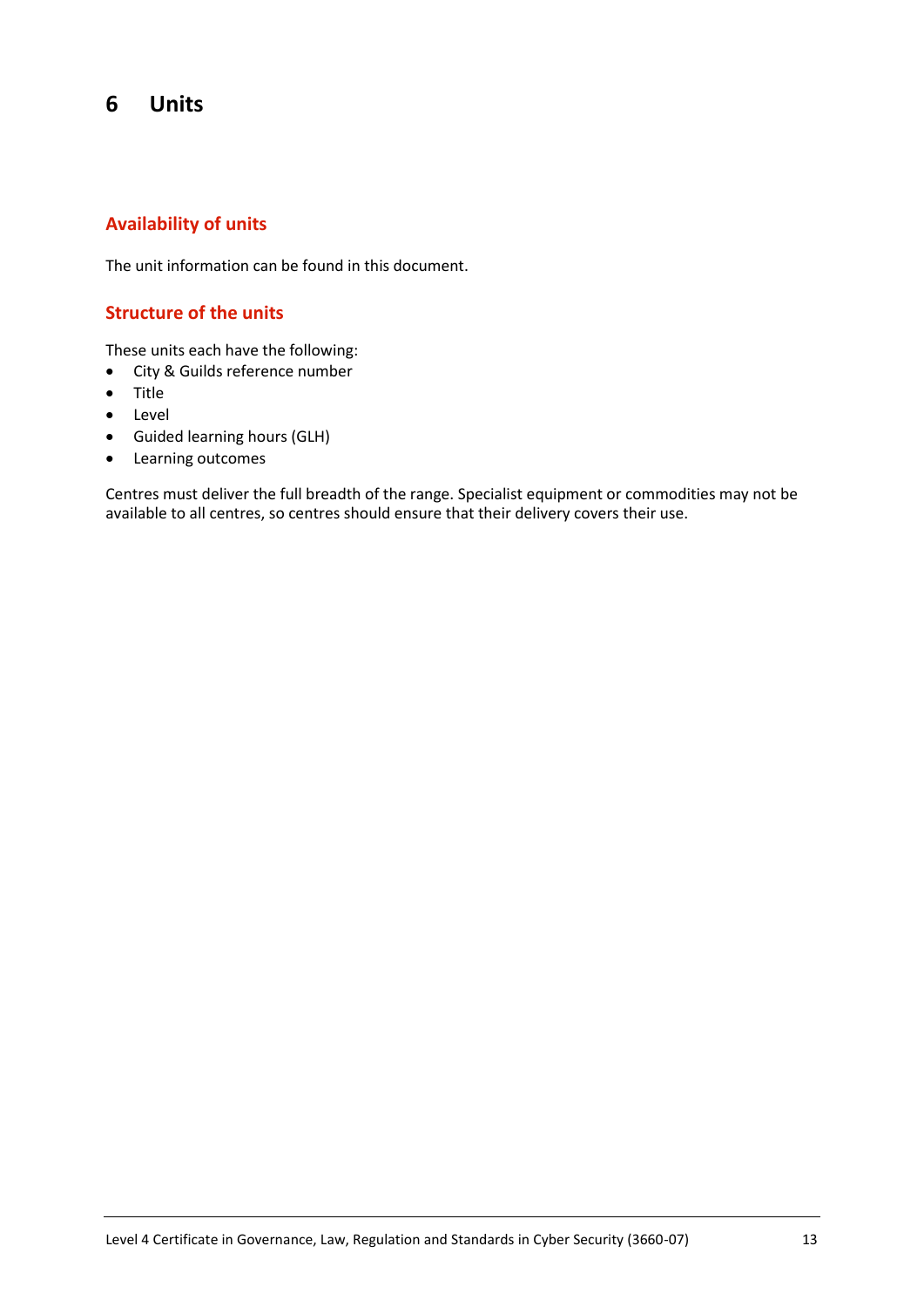## **Unit 407 Governance, Law, Regulation and Standards**

|          | Level: 4 Certificate |
|----------|----------------------|
| GLH: 60  |                      |
| TQT: 146 |                      |

### What is this unit about?

This unit will provide the learner with an understanding of the concepts and principles of cyber security governance and its importance to an organisation. They will explore cyber security management and the main roles with responsibility for cyber security inside organisations – and where accountability lies. It will provide the learner with an understanding of the specialist cyber security practitioners who are qualified to perform specific tasks in the world of cyber security, the main certifications and qualifications to look for in working with companies and individuals and the professional bodies of which they may be members.

This unit will provide the learner with knowledge of the main legal and regulatory instruments relevant to cyber security and the international standards recognised in this area – the legal 'framework' that underpins information security.

This unit is a mandatory unit for apprentices completing the 'Risk Analyst' pathway of the Level 4 Cyber Security Technologist apprenticeship.

This unit is assessed through a multiple-choice test, taken online.

#### Learning outcomes

In this unit, learners will be able to

- 1. Understand cyber security governance
- 2. Understand the legal and regulatory framework

#### Learning outcome

1. Understand cyber security governance

#### Topics

- 1.1 The impact of poor cyber security governance
- 1.2 Components of cyber security governance
- 1.3 Roles and responsibilities
- 1.4 Policies
- 1.5 Certifications

## Depth

The learner will be able to describe why cyber and information security governance is important within an organisation, and the components, roles and responsibilities within an organisation.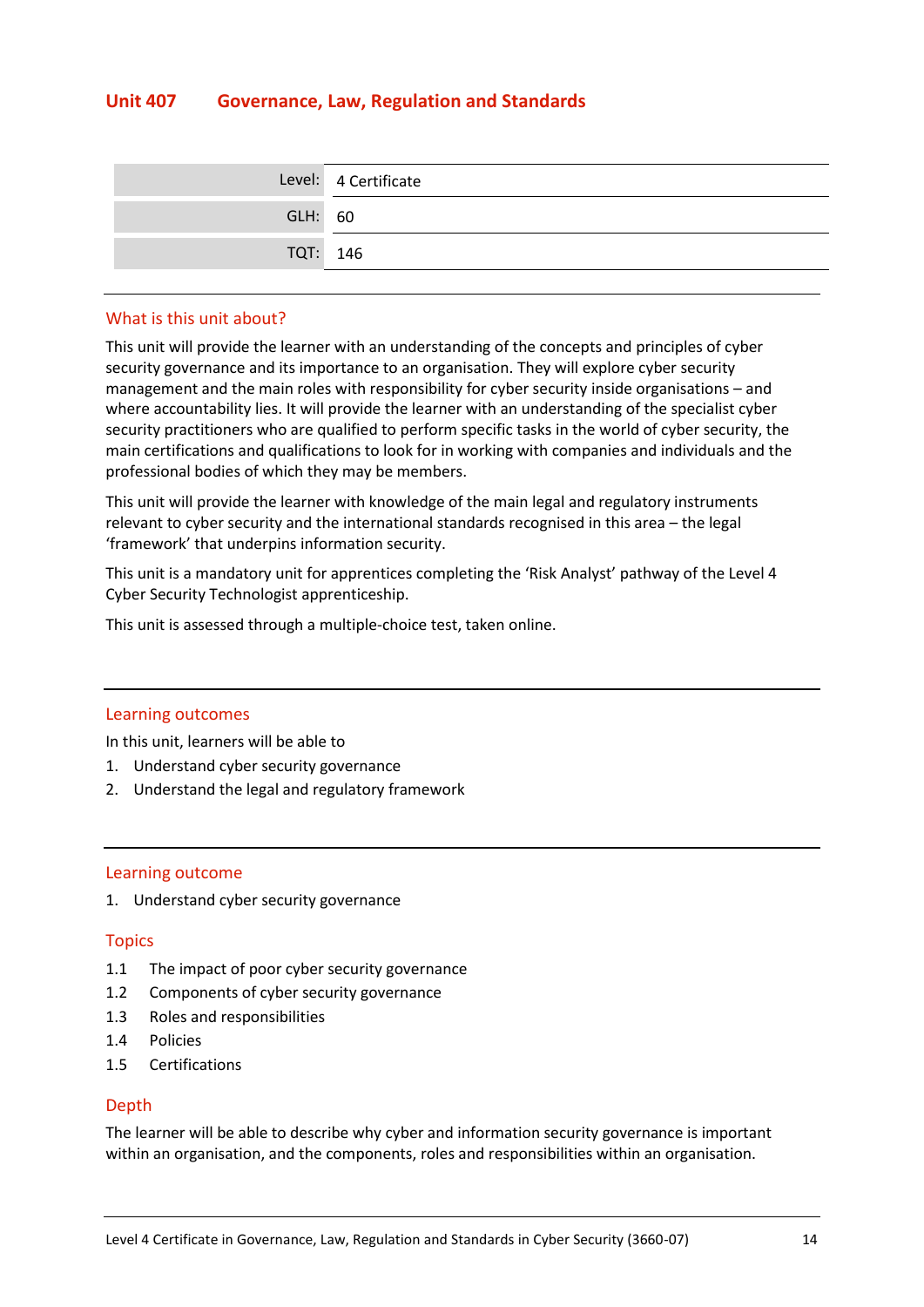## Topic 1.1

The learner will be able to describe the impact of poor cyber security governance, such as:

- Increase in likelihood of security incidence
- Poor security culture
- Lack of investment in security controls
- Breaches of legal and regulatory requirements:
	- o Fines
	- o Sanctions
- Reputational damage
- Lack of awareness of risk exposure

## Topic 1.2

The learner will be able to describe components of cyber security governance:

- Ownership at Board level
- Alignment of cyber security strategy with business strategy
- Delegated authority from Board:
	- o Scope of authority
	- o Escalation
	- o Responsibility and accountability
	- o Use of committees and steering groups
	- o Reporting and management information
- Legal and regulatory compliance
- Culture (the responsibility for cyber security lies at all levels)
- Business continuity, disaster recovery and cyber resilience

## Topic 1.3

The learner will be able to explain the roles and responsibilities of:

- Accountable Executive
- Auditor (internal and external)
- Chief Information Security Officer (CISO)
- Data Protection Officer
- General staff member
- Penetration Tester
- Risk Owner
- Risk Analyst
- Risk Manager
- Security Operations Centre Analyst
- Security Analyst
- Security Architect
- Security Assurance
- Vulnerability Assessor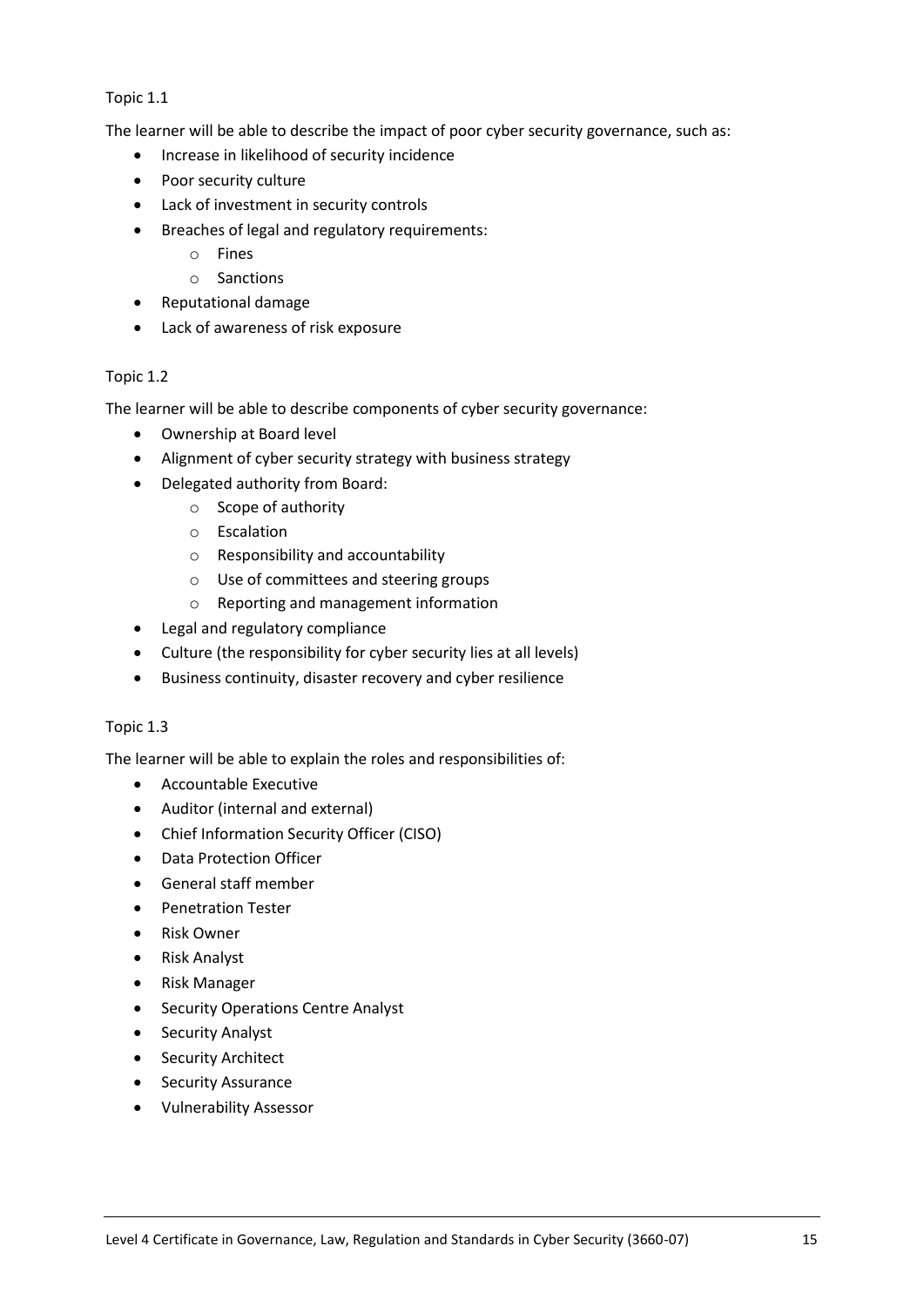## Topic 1.4

The learner will be able to explain how policies are defined, ownership, and management are implemented:

- Acceptable use (computer/internet)
- Access Control Policy
- Disclosure
- Data protection
- Security
- Disaster recovery
- Data retention
- Vulnerability management
- Privacy (informing staff they may be monitored (CCTV, email monitoring))
- Ethics
- Codes of conduct

## Topic 1.5

The learner will be able to describe the organisations and applicable certifications, such as:

- BCS
	- o Certificate of Information Security Management Principles (CISMP)
- CISCO
	- o CCNA Security
- CompTIA
	- o Security+
	- o CySA+
	- o CASP+
	- o PenTest+
- CREST
	- o Registered Penetration Tester
	- o Certified Infrastructure Tester
	- o Certified Web Application Tester
	- o Certified Simulated Attack Specialist
	- o Certified Simulated Attack Manager
	- o Certified Threat Intelligence Manager
- $(ISC)^2$ 
	- o Certified Information Systems Security Professional (CISSP)
- ISACA
	- o Certified Information Systems Auditor (CISA)
	- o Certified Information Security Manager (CISM)
	- o Certified in Risk and Information Systems Control (CRISC)
- **Microsoft** 
	- o MTA Security Fundamentals
	- o Securing Windows Server 2016
- The National Cyber Security Centre (NCSC)
	- o CESG Certified IA Professional (CCP) Scheme
	- o CHECK certifications (Team Leader, Team Member)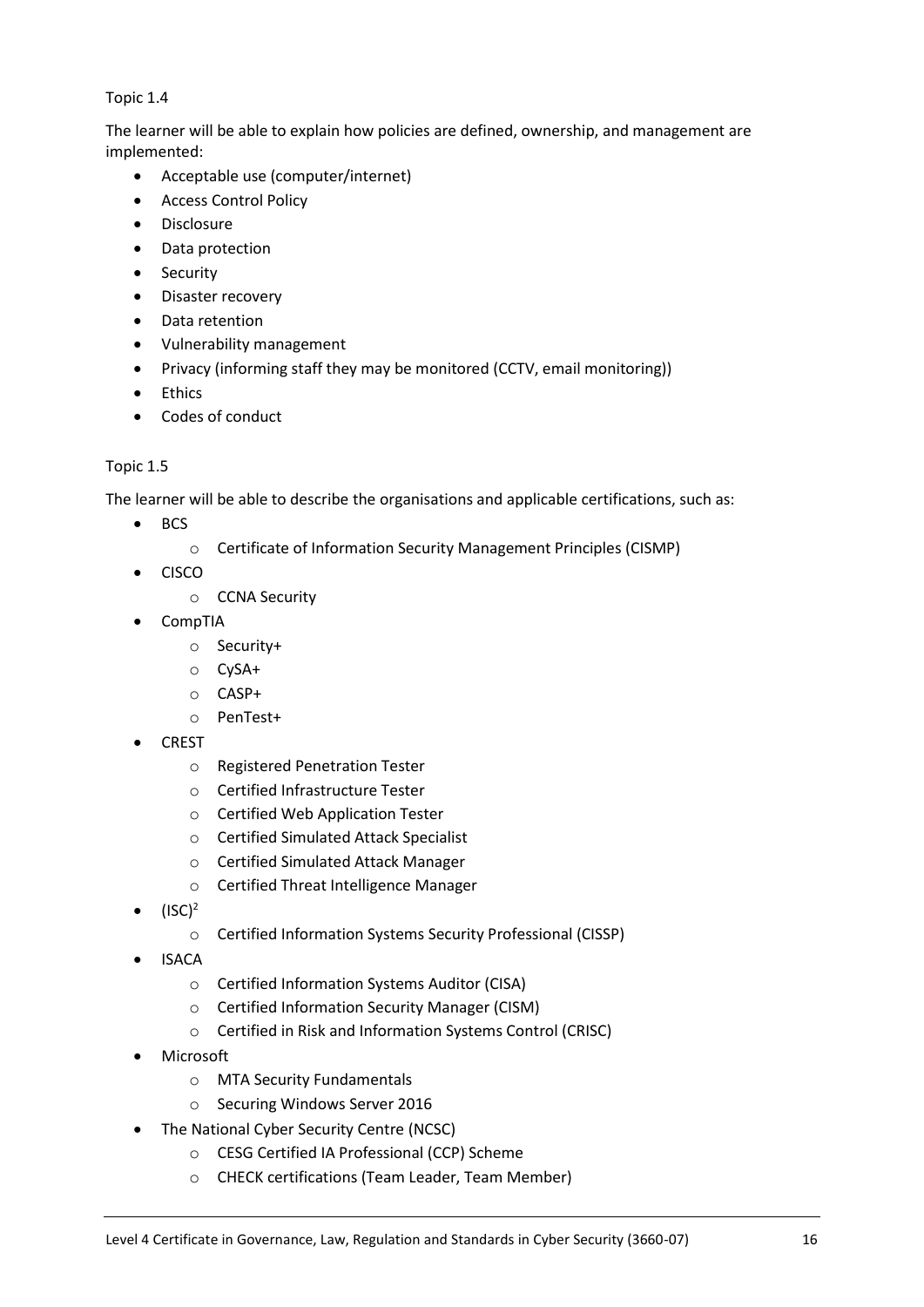## Learning outcome

2. Understand the legal and regulatory framework

## **Topics**

2.1 Key features

2.2 Standards

## Depth

## Topic 2.1

The learner will be able to explain the key features of the legal and regulatory framework and understand their implications including how each places responsibilities on an organisation and individuals. The learner will be able to describe the actions to take in the event of a security breach, the relevant legislation and regulations, and organisations which can support incidence response.

UK legislation:

- Computer Misuse Act
- Data Protection Act combined with the General Data Protection Regulation
- Human Rights Act
- Electronics Communications Act
- Official Secrets Act
- Regulation of Investigatory Powers Act (RIPA)
- Telecomms (Lawful Business Practice) (Interception of Communications) Regulation

International law:

• Digital Millennium Act

## Topic 2.2

The learner will be able to explain the concepts and benefits of applying the ISO/IEC 27000 family of standards, such as:

- ISO/IEC 27001
- ISO/IEC 27002
- ISO/IEC 27005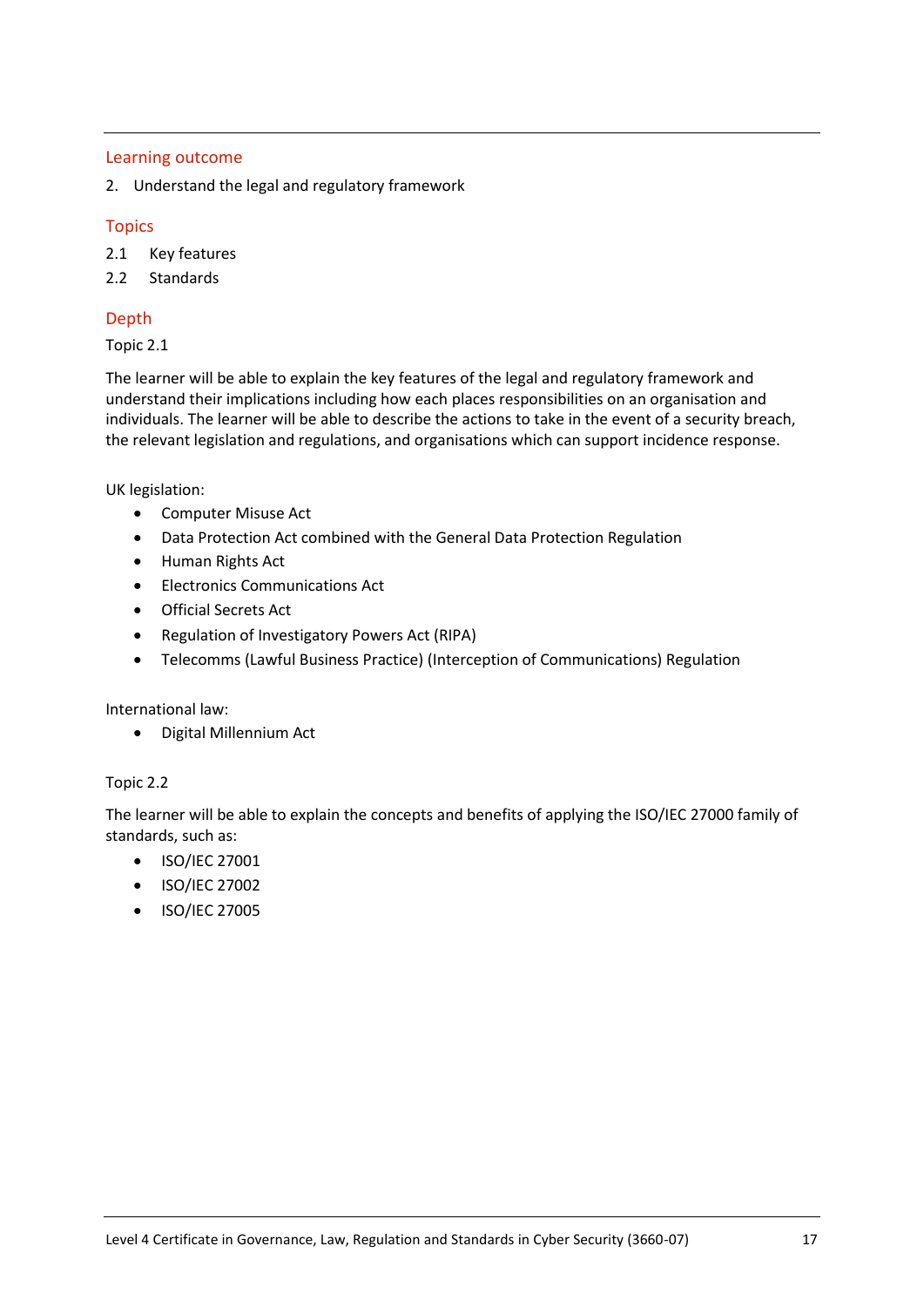## **Supporting Information**

### Guidance for delivery

This unit is a mandatory unit for apprentices completing the 'Risk Analyst' pathway of the Level 4 Cyber Security Technologist apprenticeship. This unit 'dives deeper' into the governance and risk assessment concepts introduced in 3660-401 Cyber Security Introduction.

The expectation from the Apprenticeship standard is that apprentices understand 'at a deeper level' the introductory topics – so training providers should consider the pathways their apprentices on are completing and apply a joined up approach to the structure, pace and content of the learning. Opportunities to explore these concepts in the real-world environment in the apprentices workplace should be exploited as this help them to better understand how often abstract legal concepts apply to the fast-moving and sometimes volatile world of information and cyber security.

| <b>Suggested learning resources</b>                                                                                                                                                   |                               |
|---------------------------------------------------------------------------------------------------------------------------------------------------------------------------------------|-------------------------------|
| <b>Books</b>                                                                                                                                                                          |                               |
| Information Risk Management - A practitioner's guide<br>Published by: BCS<br>ISBN: 978-1-78017-265-1                                                                                  | David Sutton                  |
| The Open FAIT™ Body of Knowledge - A Pocket Guide: A Taxonomy and Method for Risk Analysis.<br>Published by The Open Group. (2014)<br>ISBN 978 94 018 0018                            |                               |
| Threat Modelling: Designing for Security.<br>Published by John Wily & sons, Inc.<br>ISBN 978-1118-80999-0                                                                             | <b>Adam Shostack</b>          |
| Enterprise Security Architecture A Business-Driven Approach. Sherwood, Clark and Lynas.<br>Published by CMP Books (2005)<br>ISBN 978-1-57820-318-4.                                   |                               |
| Building Secure Software - How to Avoid Security Problems the Right Way.<br>Published by Addison-Wesley (2001)<br>ISBN 978-0321774958                                                 | John Viega and Gary McGraw.   |
| Everyday Cryptography<br>Published by Oxford University Press (2012)<br>ISBN 978-0-19-969559-1                                                                                        | Keith M Martin.               |
| The Security Development Lifecycle: SDL: A Process for Developing Demonstrably More Secure Software<br>(Developer Best Practices).<br><b>Microsoft Press</b><br>ISBN 978-07356-2214-2 | Michael Howard, Steve Lipner. |
| Websites                                                                                                                                                                              |                               |
| https://www.bcs.org                                                                                                                                                                   |                               |
| http://www.crest-approved.org                                                                                                                                                         |                               |
| https://www.iisp.org                                                                                                                                                                  |                               |
| https://www.ncsc.gov.uk                                                                                                                                                               |                               |
| https://www.isc2.org/                                                                                                                                                                 |                               |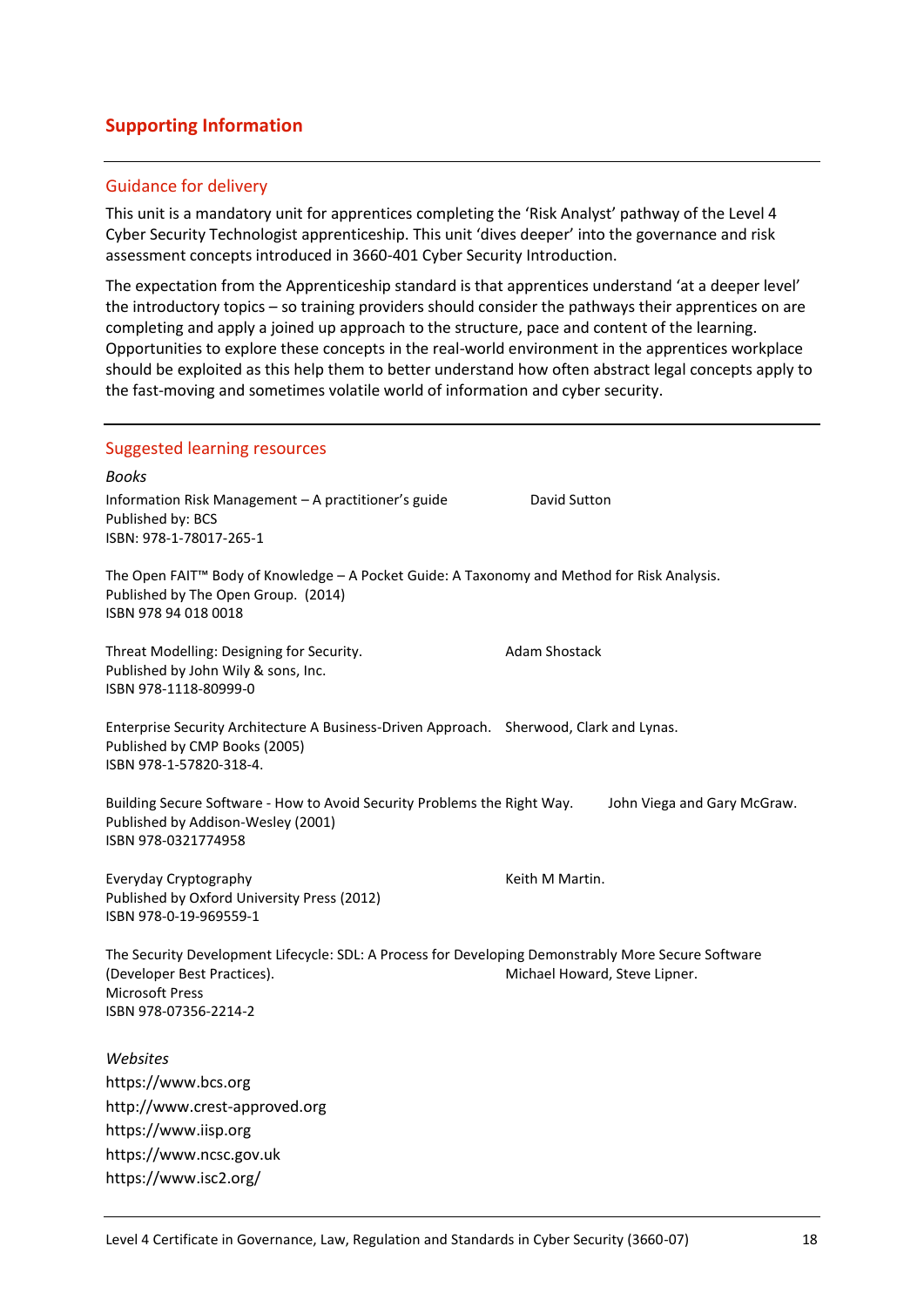https://www.isaca.org https://www.thecyberscheme.org/ https://www.tigerscheme.org/ https://www.cyberessentials.ncsc.gov.uk/ https://ico.org.uk/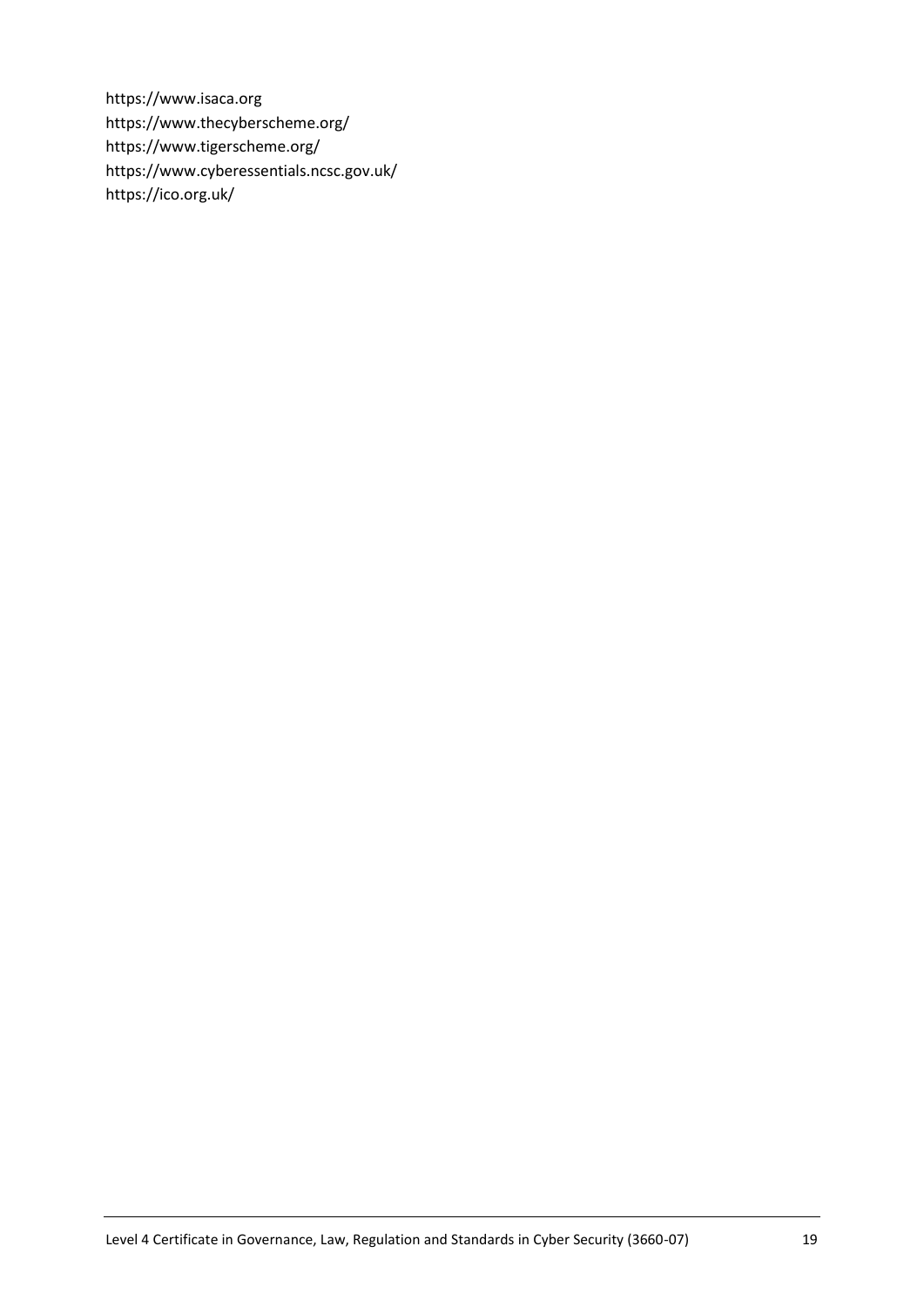## **7 Sources of general information**

The following documents contain essential information for centres delivering City & Guilds qualifications. They should be referred to in conjunction with this handbook. To download the documents and to find other useful documents, go to the Centres and Training Providers homepage on [www.cityandguilds.com.](http://www.cityandguilds.com/)

*Centre Manual - Supporting Customer Excellence* contains detailed information about the processes which must be followed and requirements which must be met for a centre to achieve 'approved centre' status, or to offer a particular qualification, as well as updates and good practice exemplars for City & Guilds assessment and policy issues.

Specifically, the document includes sections on:

- The centre and qualification approval process
- Assessment, internal quality assurance and examination roles at the centre
- Registration and certification of candidates
- Non-compliance
- Complaints and appeals
- Equal opportunities
- Data protection
- Management systems
- Maintaining records
- Assessment
- Internal quality assurance
- External quality assurance.

*Our Quality Assurance Requirements* encompasses all of the relevant requirements of key regulatory documents such as:

- SQA Awarding Body Criteria (2007)
- NVQ Code of Practice (2006)

and sets out the criteria that centres should adhere to pre and post centre and qualification approval.

*Access to Assessment & Qualifications* provides full details of the arrangements that may be made to facilitate access to assessments and qualifications for candidates who are eligible for adjustments in assessment.

The **centre homepage** section of the City & Guilds website also contains useful information on such things as:

- **Walled Garden**: how to register and certificate candidates on line
- **Events:** dates and information on the latest Centre events
- **Online assessment**: how to register for e-assessments.

*Centre Guide – Delivering International Qualifications* contains detailed information about the processes which must be followed and requirements which must be met for a centre to achieve 'approved centre' status, or to offer a particular qualification.

Specifically, the document includes sections on:

• The centre and qualification approval process and forms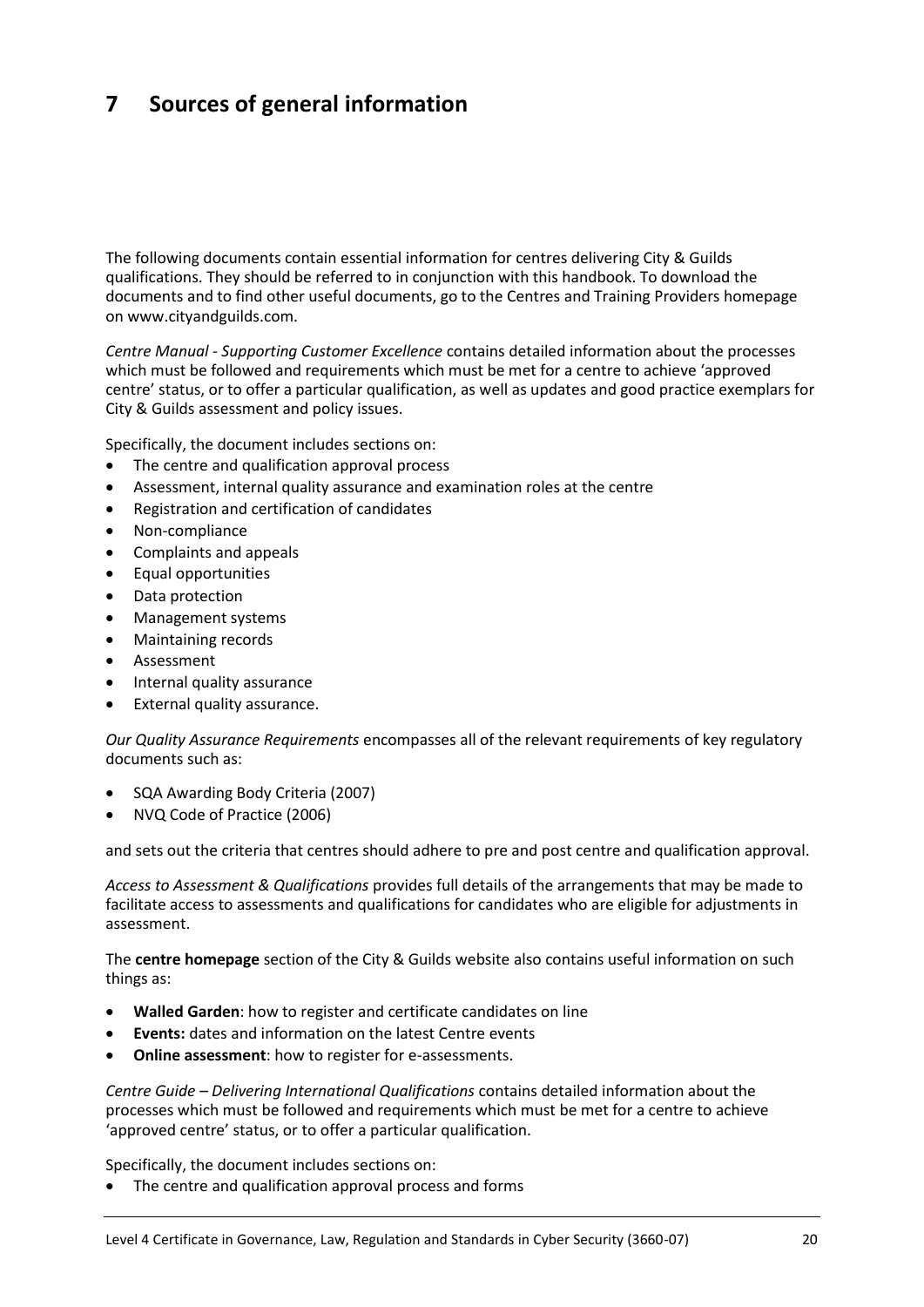- Assessment, verification and examination roles at the centre
- Registration and certification of candidates
- Non-compliance
- Complaints and appeals
- Equal opportunities
- Data protection
- Frequently asked questions.

## **Linking to this document from web pages**

We regularly update the name of documents on our website, therefore in order to prevent broken links we recommend that you link to our web page that the document resides upon, rather than linking to the document itself.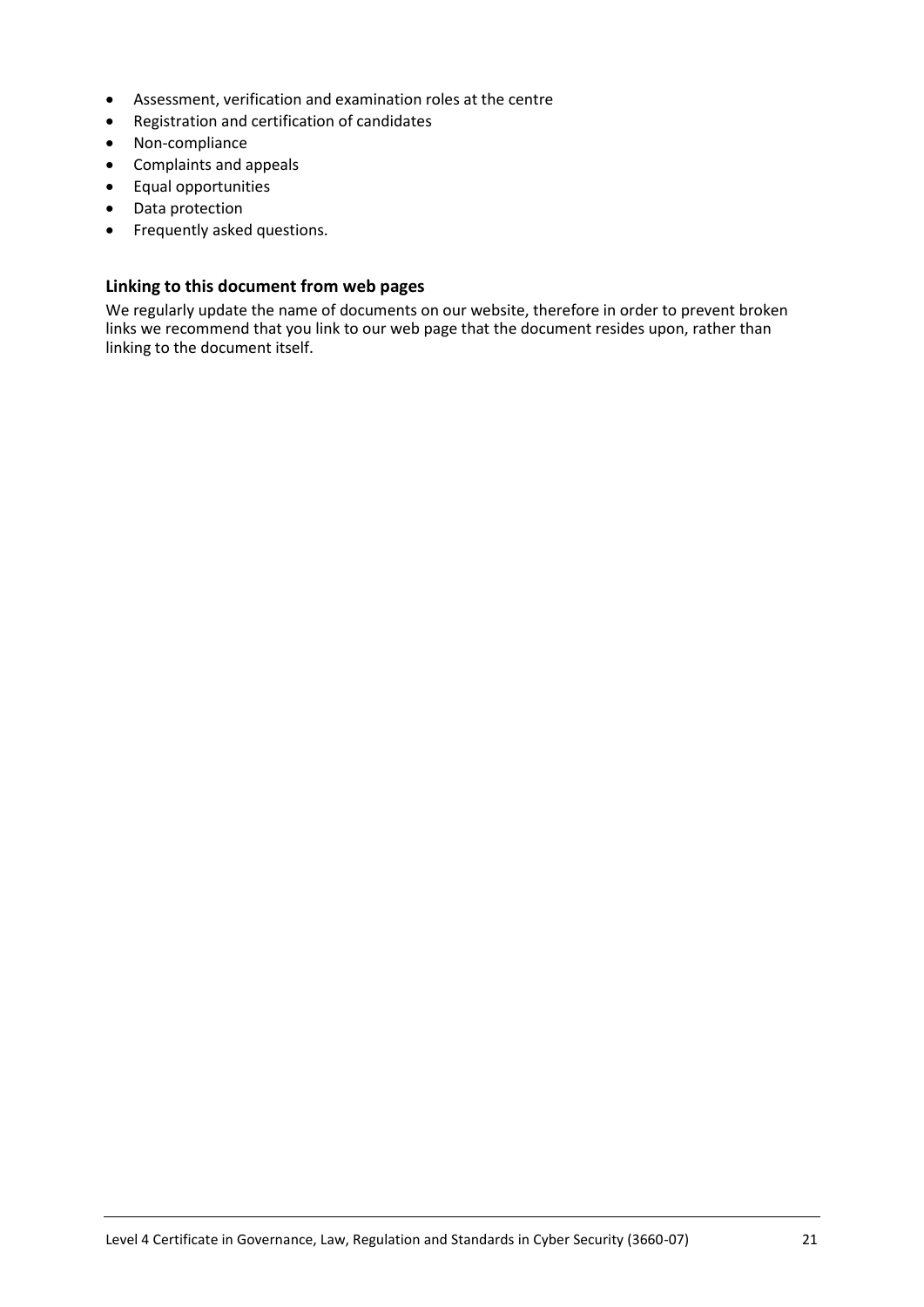## **8 Useful contacts**



| <b>UK learners</b>                                                                                                                                              | E: learnersupport@cityandguilds.com |
|-----------------------------------------------------------------------------------------------------------------------------------------------------------------|-------------------------------------|
| General qualification information                                                                                                                               |                                     |
| <b>International learners</b>                                                                                                                                   |                                     |
| General qualification information                                                                                                                               | E: intcg@cityandguilds.com          |
| <b>Centres</b>                                                                                                                                                  |                                     |
| Exam entries, Certificates, Registrations/enrolment,<br>Invoices, Missing or late exam materials, Nominal roll<br>reports, Results                              | E: centresupport@cityandguilds.com  |
| <b>Single subject qualifications</b>                                                                                                                            |                                     |
| Exam entries, Results, Certification, Missing or late<br>exam materials, Incorrect exam papers, Forms request<br>(BB, results entry), Exam date and time change | E: singlesubjects@cityandguilds.com |
| <b>International awards</b>                                                                                                                                     |                                     |
| Results, Entries, Enrolments, Invoices, Missing or late<br>exam materials, Nominal roll reports                                                                 | E: intops@cityandguilds.com         |
| <b>Walled Garden</b>                                                                                                                                            |                                     |
| Re-issue of password or username, Technical<br>problems, Entries, Results, e-assessment, Navigation,<br>User/menu option, Problems                              | E: walledgarden@cityandguilds.com   |
| <b>Employer</b>                                                                                                                                                 |                                     |
| Employer solutions including, Employer Recognition:<br>Endorsement, Accreditation and Quality Mark,<br>Consultancy, Mapping and Specialist Training Delivery    | E: business@cityandguilds.com       |

Every effort has been made to ensure that the information contained in this publication is true and correct at the time of going to press. However, City & Guilds' products and services are subject to continuous development and improvement and the right is reserved to change products and services from time to time. City & Guilds cannot accept liability for loss or damage arising from the use of information in this publication.

If you have a complaint, or any suggestions for improvement about any of the services that we provide, email: **[feedbackandcomplaints@cityandguilds.com](mailto:feedbackandcomplaints@cityandguilds.com)**